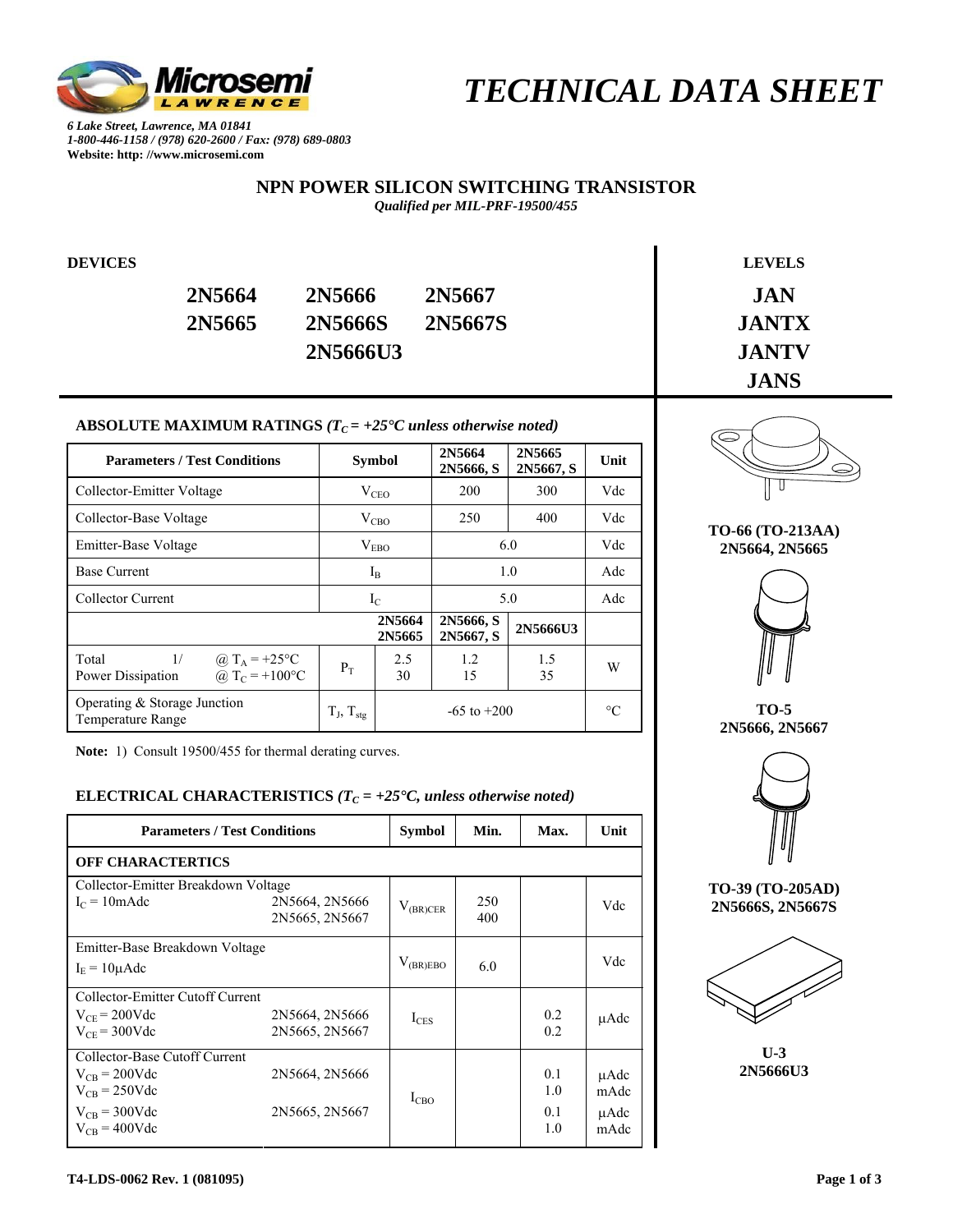

 *TECHNICAL DATA SHEET* 

*6 Lake Street, Lawrence, MA 01841 1-800-446-1158 / (978) 620-2600 / Fax: (978) 689-0803*  **Website: http: //www.microsemi.com** 

#### **NPN POWER SILICON SWITCHING TRANSISTOR** *Qualified per MIL-PRF-19500/455*

## **ELECTRICAL CHARACTERISTICS (con't)**

| <b>Parameters / Test Conditions</b>    |                                  | <b>Symbol</b> | Min.     | Max.      | Unit |
|----------------------------------------|----------------------------------|---------------|----------|-----------|------|
| <b>ON CHARACTERTICS</b>                |                                  |               |          |           |      |
| Forward-Current Transfer Ratio         |                                  |               |          |           |      |
| $I_C = 0.5$ Adc, $V_{CE} = 2.0$ Vdc    | 2N5664, 2N5666<br>2N5665, 2N5667 |               | 40<br>25 |           |      |
| $I_C = 1.0$ Adc, $V_{CE} = 5.0$ Vdc    | 2N5664, 2N5666<br>2N5665, 2N5667 | $h_{FE}$      | 40<br>25 | 120<br>75 |      |
| $I_C = 3.0$ Adc, $V_{CE} = 5.0$ Vdc    | 2N5664, 2N5666<br>2N5665, 2N5667 |               | 15<br>10 |           |      |
| $I_C = 5.0$ Adc, $V_{CE} = 5.0$ Vdc    | All Types                        |               | 5.0      |           |      |
| Collector-Emitter Saturation Voltage   |                                  |               |          |           |      |
| $I_C = 3.0$ Adc, $I_B = 0.3$ Adc       | 2N5664, 2N5666                   |               |          | 0.4       |      |
| $I_C = 3.0$ Adc, $I_B = 0.6$ Adc       | 2N5665, 2N5667                   | $V_{CE(sat)}$ |          | 0.4       | Vdc  |
| $I_C = 5.0$ Adc, $I_B = 1.0$ Adc       | All Types                        |               |          | 1.0       |      |
| <b>Base-Emitter Saturation Voltage</b> |                                  |               |          |           |      |
| $I_C = 3.0$ Adc, $I_B = 0.3$ Adc       | 2N5664, 2N5666                   |               |          | 1.2       |      |
| $I_C = 3.0$ Adc, $I_B = 0.6$ Adc       | 2N5665, 2N5667                   | $V_{BE(sat)}$ |          | 1.2       | Vdc  |
| $I_C = 5.0$ Adc, $I_B = 1.0$ Adc       | All Types                        |               |          | 1.5       |      |

#### **DYNAMIC CHARACTERISTICS**

| Forward Current Transfer Ratio<br>$I_C = 0.5$ Adc, $V_{CE} = 5.0$ Vdc, $f = 10$ MHz             | $ h_{fe} $          | 2.0 | 7.0 |    |
|-------------------------------------------------------------------------------------------------|---------------------|-----|-----|----|
| <b>Output Capacitance</b><br>$V_{CB} = 10V$ dc, I <sub>E</sub> = 0, 100kHz $\le$ f $\le$ 1.0MHz | $\cup_{\text{obo}}$ |     | 120 | pF |

#### **SWITCHING CHARACTERISTICS**

| <b>Parameters / Test Conditions</b>                               |                                  | <b>Symbol</b> | Min. | Max.       | Unit    |
|-------------------------------------------------------------------|----------------------------------|---------------|------|------------|---------|
| Turn-On Time                                                      |                                  |               |      |            |         |
| $V_{CC} = 100$ Vdc; $I_C = 1.0$ Adc; $I_{B1} = 30$ mAdc           |                                  | $t_{on}$      |      | 0.25       | $\mu$ s |
|                                                                   |                                  |               |      |            |         |
| Turn-Off Time                                                     |                                  |               |      |            |         |
| $V_{CC} = 100$ Vdc; $I_C = 1.0$ Adc; $I_{B1} = -I_{B2} = 50$ mAdc | 2N5664, 2N5666<br>2N5665, 2N5667 | $t_{\rm off}$ |      | 1.5<br>2.0 | μs      |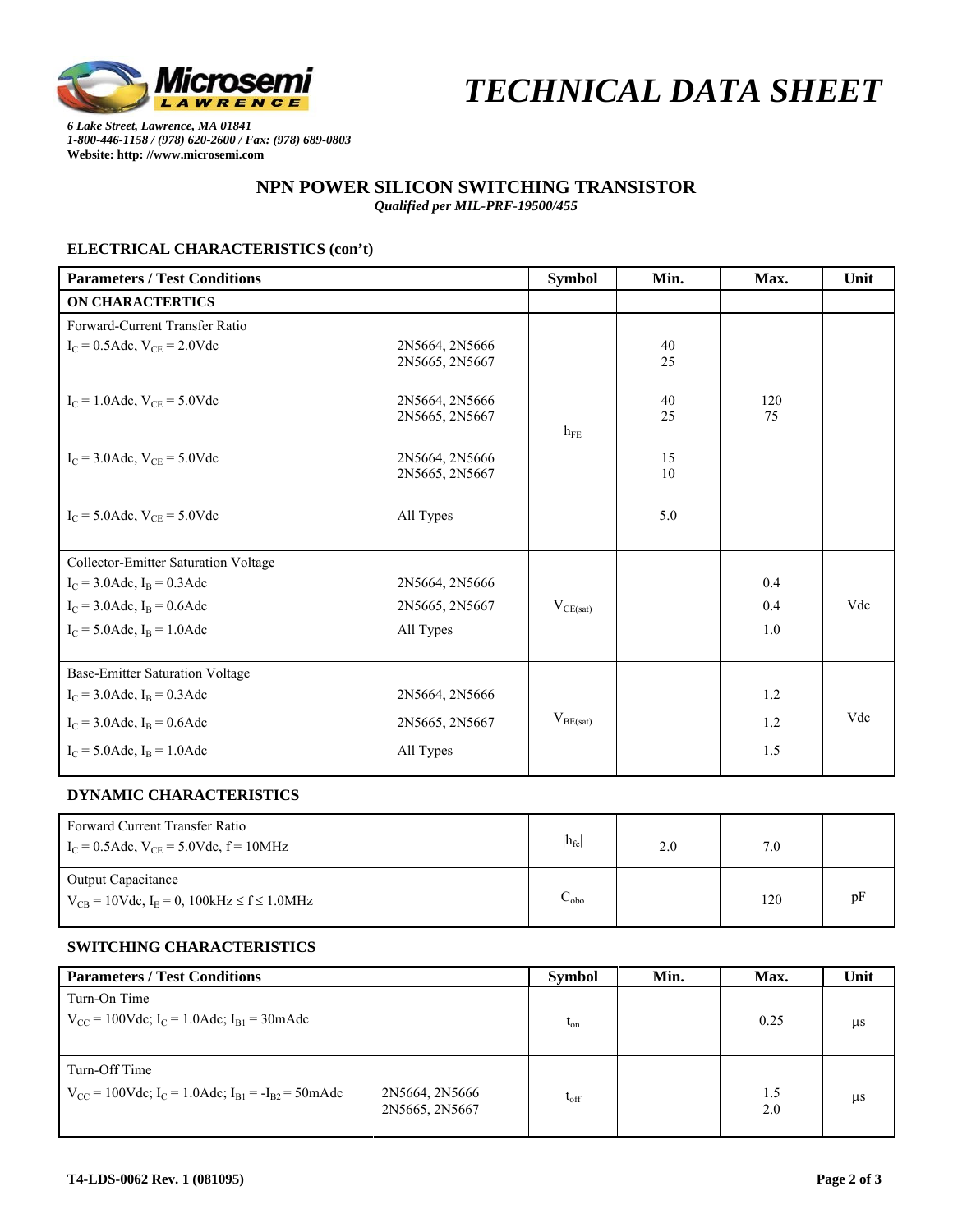

 *TECHNICAL DATA SHEET* 

*6 Lake Street, Lawrence, MA 01841 1-800-446-1158 / (978) 620-2600 / Fax: (978) 689-0803*  **Website: http: //www.microsemi.com** 

# **NPN POWER SILICON SWITCHING TRANSISTOR**

*Qualified per MIL-PRF-19500/455* 

## **SAFE OPERATING AREA**

| <b>DC Tests</b><br>$T_c = 100$ °C, 1 Cycle, t ≥ 1.0s, t <sub>r</sub> + t <sub>f</sub> = 10µs |                |  |  |  |
|----------------------------------------------------------------------------------------------|----------------|--|--|--|
| Test 1                                                                                       |                |  |  |  |
| $V_{CE} = 6.0$ Vdc, I <sub>C</sub> = 5.0Adc                                                  | 2N5664, 2N5665 |  |  |  |
| $V_{CE} = 3.0$ Vdc, I <sub>C</sub> = 5.0Adc                                                  | 2N5666, 2N5667 |  |  |  |
| Test 2                                                                                       |                |  |  |  |
| $V_{CE}$ = 32Vdc, I <sub>C</sub> = 0.75Adc                                                   | 2N5664         |  |  |  |
| $V_{CE} = 40$ Vdc, $I_C = 0.75$ Adc                                                          | 2N5665         |  |  |  |
| $V_{CF} = 29Vdc$ , $I_C = 0.4Adc$                                                            | 2N5666         |  |  |  |
| $V_{CE}$ = 37.5Vdc, I <sub>C</sub> = 0.4Adc                                                  | 2N5667         |  |  |  |
| Test 3                                                                                       |                |  |  |  |
| $V_{CE} = 200$ Vdc, I <sub>C</sub> = 29mAdc                                                  | 2N5664         |  |  |  |
| $V_{CE}$ = 200Vdc, I <sub>C</sub> = 19mAdc                                                   | 2N5666         |  |  |  |
| $V_{CF} = 300$ Vdc, $I_C = 21$ mAdc                                                          | 2N5665         |  |  |  |
| $V_{CE}$ = 300Vdc, I <sub>C</sub> = 14mAdc                                                   | 2N5667         |  |  |  |

(2) Pulse Test: Pulse Width =  $300\mu s$ , Duty Cycle  $\leq 2.0\%$